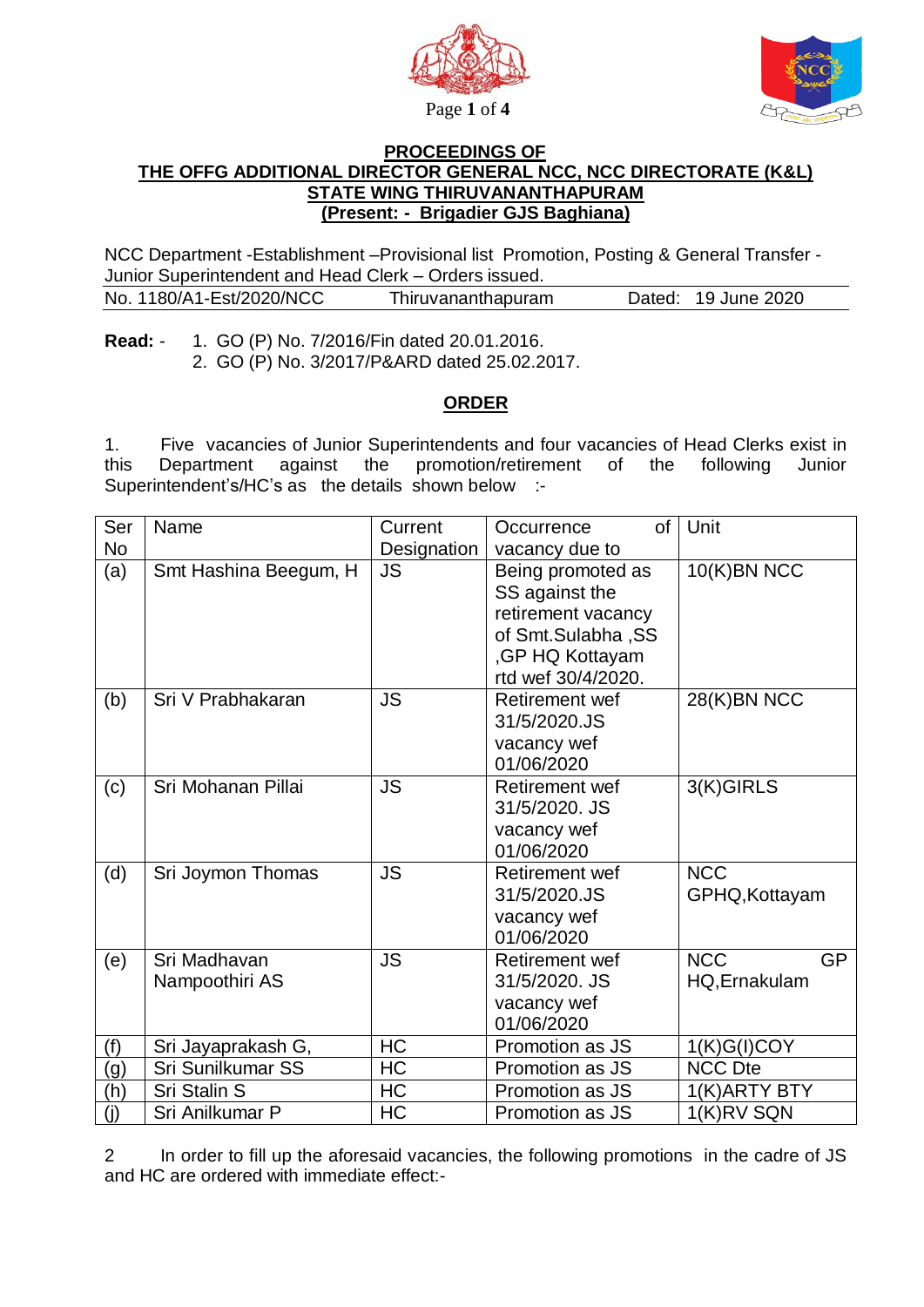



- (a) **Sri Jayaprakash G**, Head Clerk(PEN 396095 ), 1(K)Girls(I)Coy NCC is provisionally promoted to the cadre of Junior Superintendent in the scale of pay of Rs/`30700-65400/-.
- (b) **Sri Sunilkumar SS,** Head Clerk,(PEN 409417 ) NCC Dte TVPM is provisionally promoted to the cadre of Junior Superintendent in the scale of pay of Rs/ `30700- 65400/-
- (c) **Sri Stalin S,** Head Clerk (PEN313471 ), 1(K)ARTY BTY NCC is provisionally promoted to the cadre of Junior Superintendent in the scale of pay of Rs/ `30700- 65400/-
- (d) **Sri Anilkumar P,** Head Clerk,(PEN 396210) 1(K)RV SQN NCC is provisionally promoted to the cadre of Junior Superintendent in the scale of pay of Rs/ `30700- 65400/-
- (e) **Sri Shaji K,** Senior Clerk,(PEN 396213 ) NCC Dte TVPM is provisionally promoted to the cadre of Head Clerk in the scale of pay of Rs/ 27800-59400/- and further provisionally promoted to the cadre of Junior Superintendent in the scale of pay of ` 30700-65400/-
- (f) **Sri VS Rajesh,Senior** Clerk, (PEN 385200) 22(K)BN NCC is provisionally promoted to the cadre of Head Clerk in the scale of pay of Rs/ 27800-59400/-
- (g) **Sri Muraleedharan T**,Senior Clerk, (PEN 385443 ), 29(K)BN NCC, is provisionally promoted to the cadre of Head Clerk in the scale of pay of Rs/ ` 27800-59400/-
- (h) **Sri Kabeerudeen KS**,Senior Clerk, ,(PEN 407209 ), 16(K)BN NCC, is provisionally promoted to the cadre of Head Clerk in the scale of pay of Rs/ ` 27800-59400/-
- (i) **Sri Muhammed Musthafa**,Senior Clerk, (PEN 402134 ) 3(K)NU NCC, is provisionally promoted to the cadre of Head Clerk in the scale of pay of Rs/ ` 27800-59400/-

3.. Consequent to the above promotions, the following transfers and postings are ordered to fill the arising vacancy:-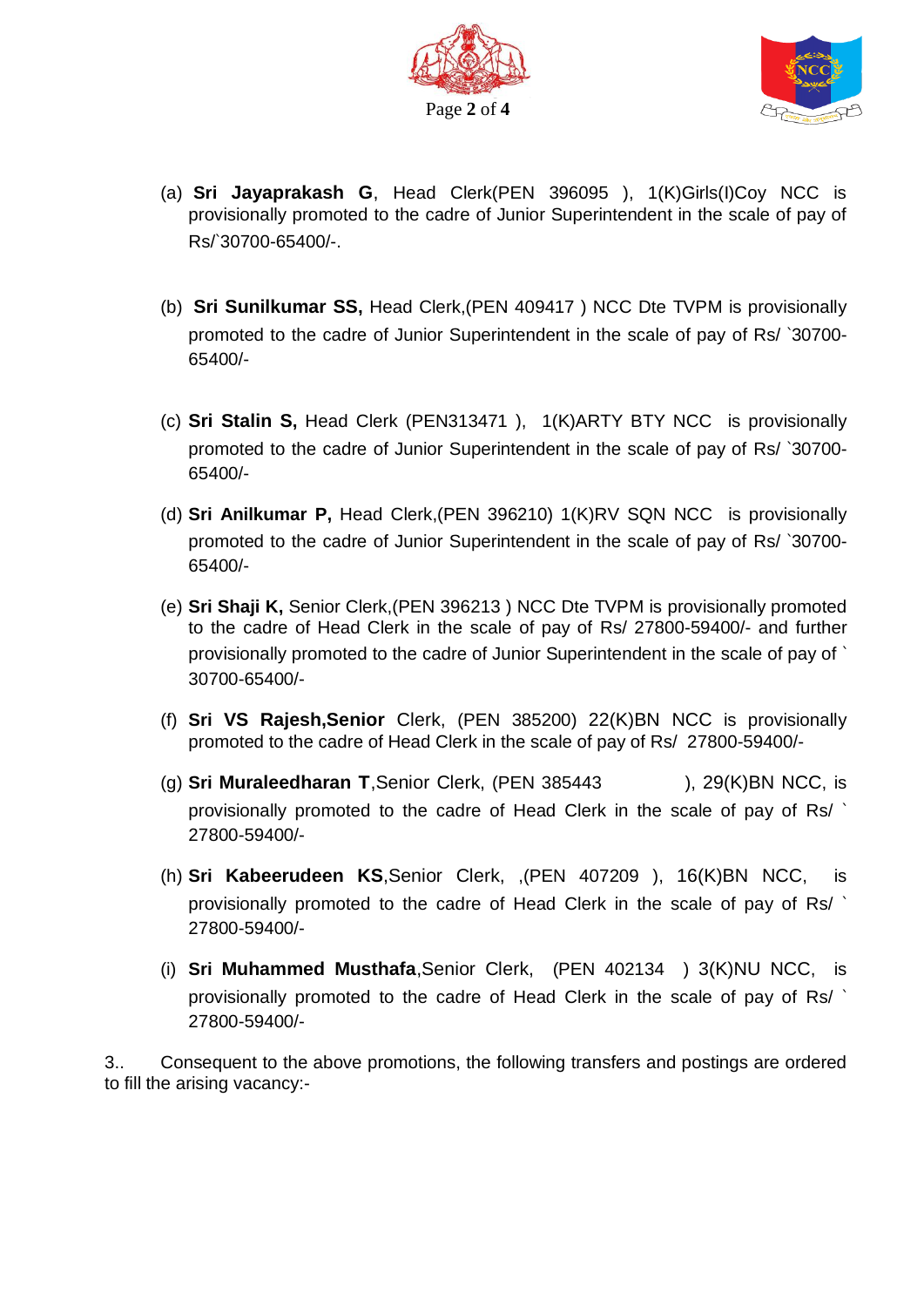



| <b>Ser</b><br><b>No</b> | PEN, Name, Designation and present Office                                            | <b>Transferred/Posted to</b>        |  |
|-------------------------|--------------------------------------------------------------------------------------|-------------------------------------|--|
| (a)                     | PEN 385441, Sri Sebastian PV, JS, 3 Air SQN NCC<br>Transfer on request)              | 28(K)BN NCC, Ottapalam              |  |
| (b)                     | PEN 607175 Sri Shanthikumar, JS, 1(K)NAVAL Unit<br>NCC (Transfer on request)         | 3(K)GIRLS BN NCC, Kollam            |  |
| (c)                     | PEN 385255, Yogidas PR, JS, NCC GP HQ Kollam, (<br>(Transfer on request)             | NCC GP HQ Kottayam                  |  |
| (d)                     | PEN 396041, Chacko Antony, JS, NCC GPHQ TVPM (<br>(Transfer on request)              | <b>NCC GP HQ Ernakulam</b>          |  |
| (e)                     | PEN 385110, Sri Rajesh K, JS, 9(K) BN NCC<br>KOTTARAKKARA (Transfer on request)      | 10(K)BN NCC, Chengannur             |  |
| (f)                     | PEN 396199 , Sri Nazar, JS, 33(K)BN NCC (Transfer<br>on request)                     | <b>NCC GPHQ Kollam</b>              |  |
| (g)                     | PEN 385023, Sri Smithesh, JS, 7(K) BN NCC (Transfer<br>on request)                   | 9(K)BN NCC, Kottarakkaraa           |  |
| (h)                     | PEN 385543, Sri Shabithlal KP, JS, NCC<br>GPHQ, KKD(On administrative ground)        | 7(K) Naval Unit NCC, Ernakulam      |  |
| (j)                     | PEN 385521, Sri<br>Satheeshkumar, JS, 7(K) NAVAL (Transfer on request)               | NCC GP HQ Kozhikode                 |  |
| (k)                     | PEN, Sri Baiju, JS, 1(K) GIRLS (Transfer on request)                                 | 7(K)BN NCC, Kollam                  |  |
| (1)                     | PEN 396095, Jayaprakash G, HC, 1(K) G(I) COY (On<br>promotion as JS)                 | <b>NCC GP HQ TVPM</b>               |  |
| (m)                     | PEN 409417, Sri Sunilkumar SS, HC, NCC Dte<br>TVPM(On promotion as JS)               | 1(K) Naval Unit NCC, Akkulam        |  |
| (n)                     | PEN 313471, Sri Stalin S, HC, 1(K) ARTY BTY (On<br>promotion as JS)                  | 1(K)GIRLS BN<br>NCC, Sasthamangalam |  |
| (0)                     | PEN 396212, Anilkumar P, HC,1(K)R&VSQN (On<br>promotion as JS)                       | 3(K)Air Sqn NCC, Kochi              |  |
| (p)                     | PEN 396213, Sri Shaji CK, Senior Clerk, NCC (On<br>promotion as JS)                  | 33(K)BN NCC, Nedumkandam            |  |
| (r)                     | PEN 385200, VS Rajesh, Senior Clerk, 22(K) BN NCC<br>(On promotion as HC)            | 1(K)R&V SQN, NCC, Mannuthy          |  |
| (s)                     | , Muraleedharan T, Senior<br>PEN 385443<br>Clerk, 29(K) BN NCC, (On Promotion as HC) | 1(K) Arty BtyNCC, Thalassery        |  |
| (t)                     | PEN 407209, Kabeerudeen KS, Senior Clerk, 16(K)BN<br>NCC, (On Promotion as HC)       | 1(K)G(I)COYNCC, Cherthala           |  |
| (u)                     | PEN 402134<br>Muhammed Musthafa, Senior<br>Clerk, 3(K) NU NCC, (On Promotion as HC)  | NCC Dte, TVM                        |  |